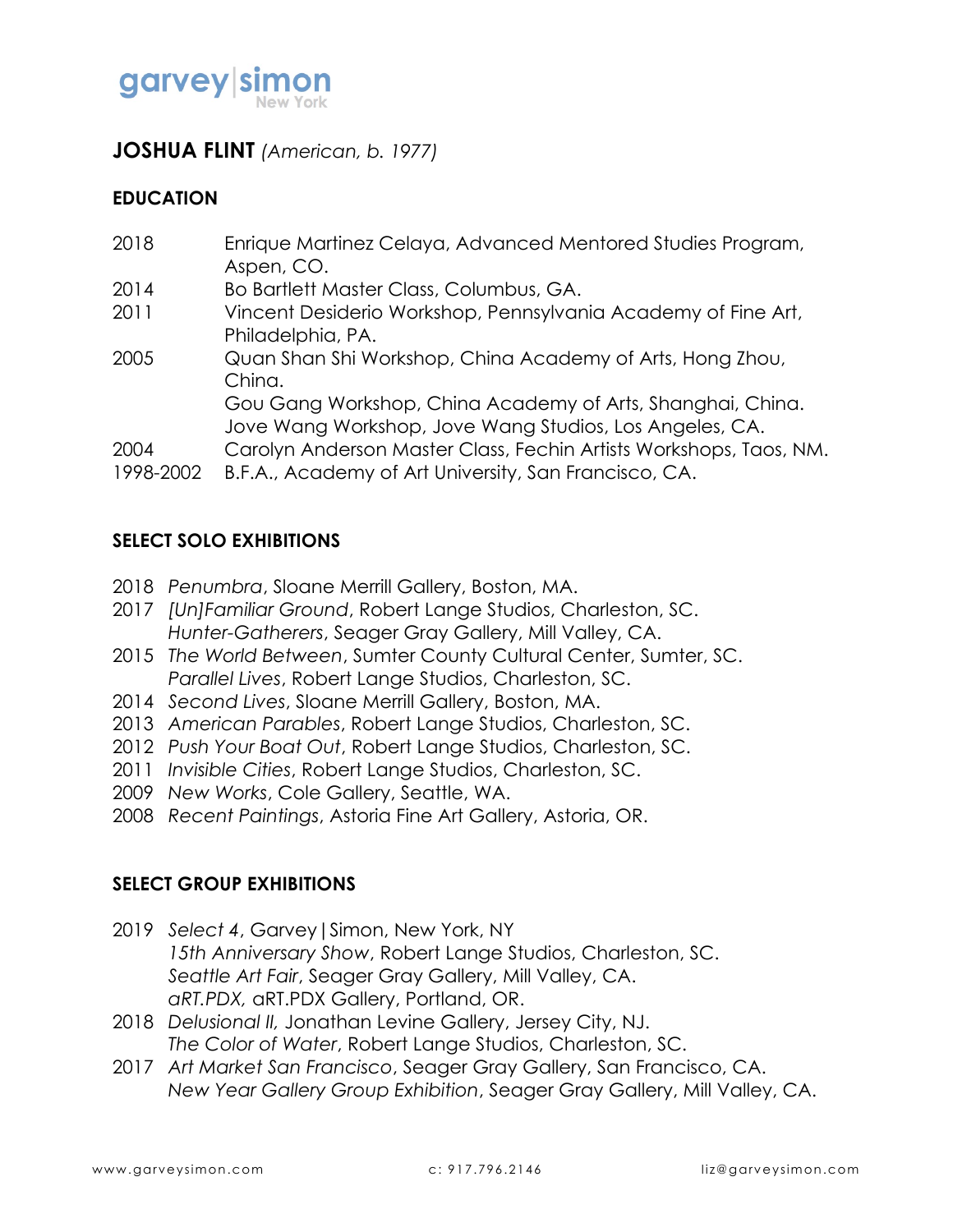# garvey simon

- 2016 *Twelve*, Robert Lange Studios, Charleston, SC. *Summer Salon: Gallery Figures*, Seager Gray Gallery, Mill Valley, CA. *Remnants,* Robert Lange Studios, Charleston, SC. *Art Market San Francisco*, Seager Gray Gallery, San Francisco, CA.
- 2015 *Laluzapalooza Show*, La Luz De Jesus Gallery, Los Angeles, CA.
- 2013 *Evolution*, Robert Lange Studios, Charleston, SC. *Group Exhibition,* Adam Cave Fine Art, Raleigh, NC.
- 2012 *Art Fair AD 20/21*, Sloane Merrill Gallery, Boston, MA. *Urban Intersection Exhibition*, Quidley & Co. Gallery, Boston, MA. *Everything Changes,* Robert Lange Studios, Charleston, SC.
- 2011 *Winter Exhibition*, Green Hill Center for North Carolina Art, Greensboro, NC. *Fortunate,* Robert Lange Studios, Charleston, SC. *What We Choose*, Robert Lange Studios, Charleston, SC. *Group Exhibition*, Peterson Cody Gallery, Santa Fe, NM. *Group Exhibition*, Cole Gallery, Seattle, WA.
- 2010 *Works on Paper Group Show*, Adam Cave Fine Art, Raleigh, NC. *Two Artist Show,* Peterson Cody Gallery, Santa Fe, NM. *Two Artist Show*, Robert Lange Studios, Charleston, SC. *Black vs. White*, Robert Lange Studios, Charleston, SC. *Group Exhibition*, Peterson Cody Gallery, Santa Fe, NM.
- 2009 *Oil Painters of America Western Regional,* Howard Mandville Gallery, Kirkland, WA. *Oil Painters of America National Show,* Sage Creek Gallery, Santa Fe, NM. *Yellow vs. Blue*, Robert Lange Studios, Charleston, SC.
- 2008 *Group Exhibition*, Cole Gallery, Seattle, WA. *Group Exhibition*, Lawrence Gallery, Portland, OR.
- 2007 *Group Exhibition*, Lawrence Gallery, Portland, OR. *Invitational Exhibition*, Lake Oswego Foundation for the Arts, Lake Oswego, OR.

*The Nude in the 21st Century*, Clatsop Community College, Astoria, OR.

2005 *National Young Artist Show*, Wendt Gallery, Laguna Beach, CA. *Oil Painters of America Western Region Show*, Waterhouse Gallery, Santa Barbara, CA.

*Two Artist Show*, Lawrence Gallery, Portland, OR.

2004 *Oil Painters of America National Show*, Howard Mandville Gallery, Kirkland, WA.

*La Petite XI National Small Format Show*, Alder Gallery, Coburg, OR.

2002 *Fine Art Spring Show*, Academy of Art University, San Francisco, CA.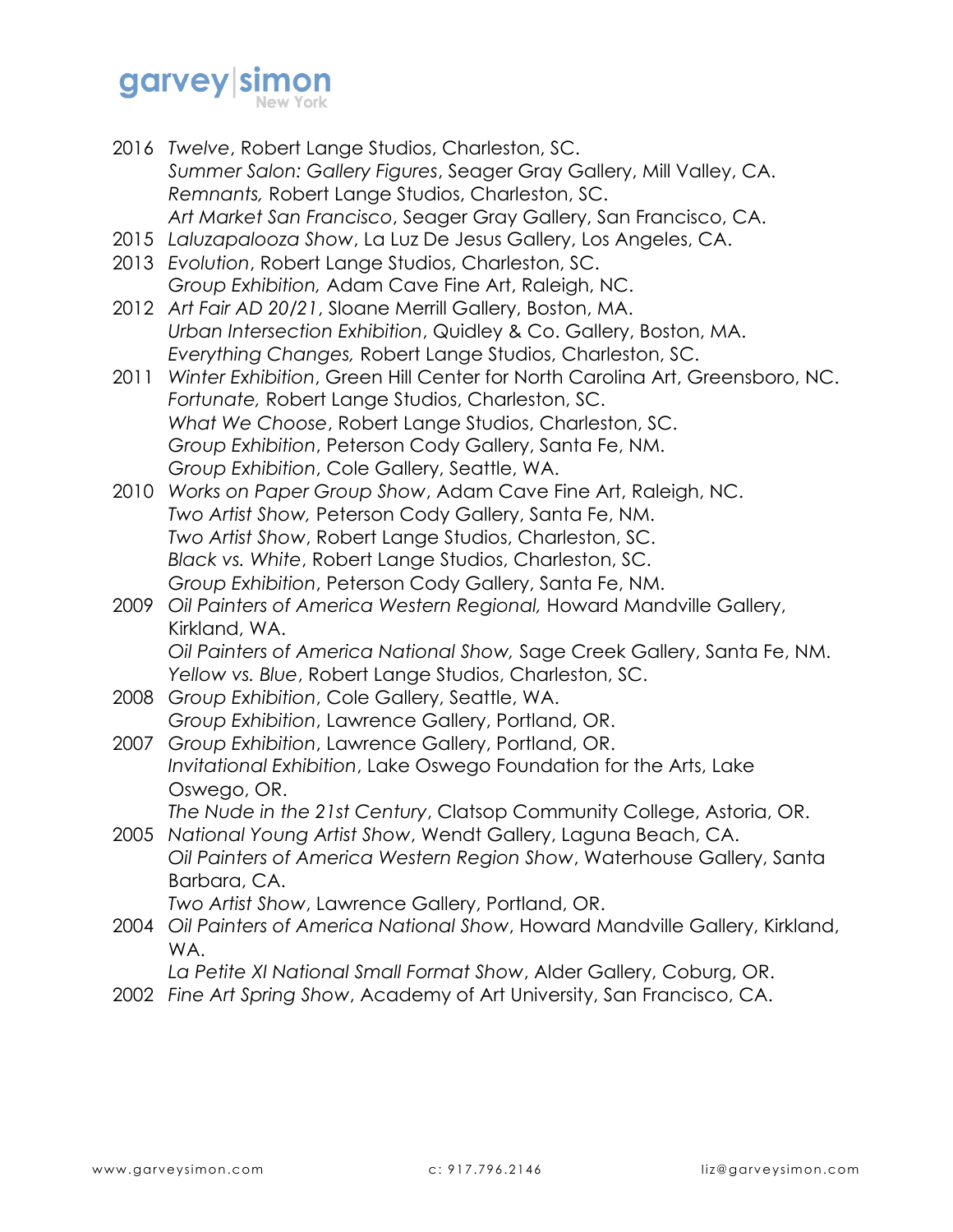

## **PRESS, REVIEWS, & PUBLICATIONS**

- 2019 *Buckman Journal,* Winter 2019
- 2018 *Lapham's Quarterly*, Rivalry & Feud Issue, Fall 2018 *Execute Magazine*
- 2017 *The Artist Catalogue*, Summer issue Vol.6 *Jackson Open Painting Prize*, Interview, London (UK) Manifest Gallery and Center, International Painting Annual 7 *Art Maze Magazine*, London (UK), Winter, Issue 1
- 2016 *The Creators' Project*, VICE Art and Culture *Create Magazine*, November Issue Creativeboom.com, Artist Spotlight *Fresh Paint Magazine*, Summer Issue *Oxford American Magazine*, Spring Issue *Silverlake Voice*, London (UK), Interview Colossal.com, Featured Artist Booooooom.com, Artist Spotlight
- 2015 *The Sumter Item Newspaper* UpperPlayground.com, Artist Spotlight Artattacksonline.com, Artist Spotlight SupersonicArt.com, Artist Spotlight *Poets and Artists*, July Issue *American Art Collector,* June Issue *Poets and Artists*, May Issue *Charleston City Paper*
- 2014 Freshpaintmagazine.com
- 2013 *American Art Collector,* December Issue
- 2012 *American Art Collector,* July Issue
- 2011 *American Art Collector,* June Issue Beautifulhelloblog.com
- 2010 *American Art Collector,* September Issue *American Art Collector*, July Issue
- 2009 *Southwest Art Magazine,* November Issue *American Art Collector*, July Issue Informedcollector.com Artistaday.com Emptyeasel.com
- 2007 *Astoria Arts Festival*, Cover Artist, Summer
- 2006 *Southwest Art Magazine*, January Issue
- 2005 *The Grove Review*, Fall Issue